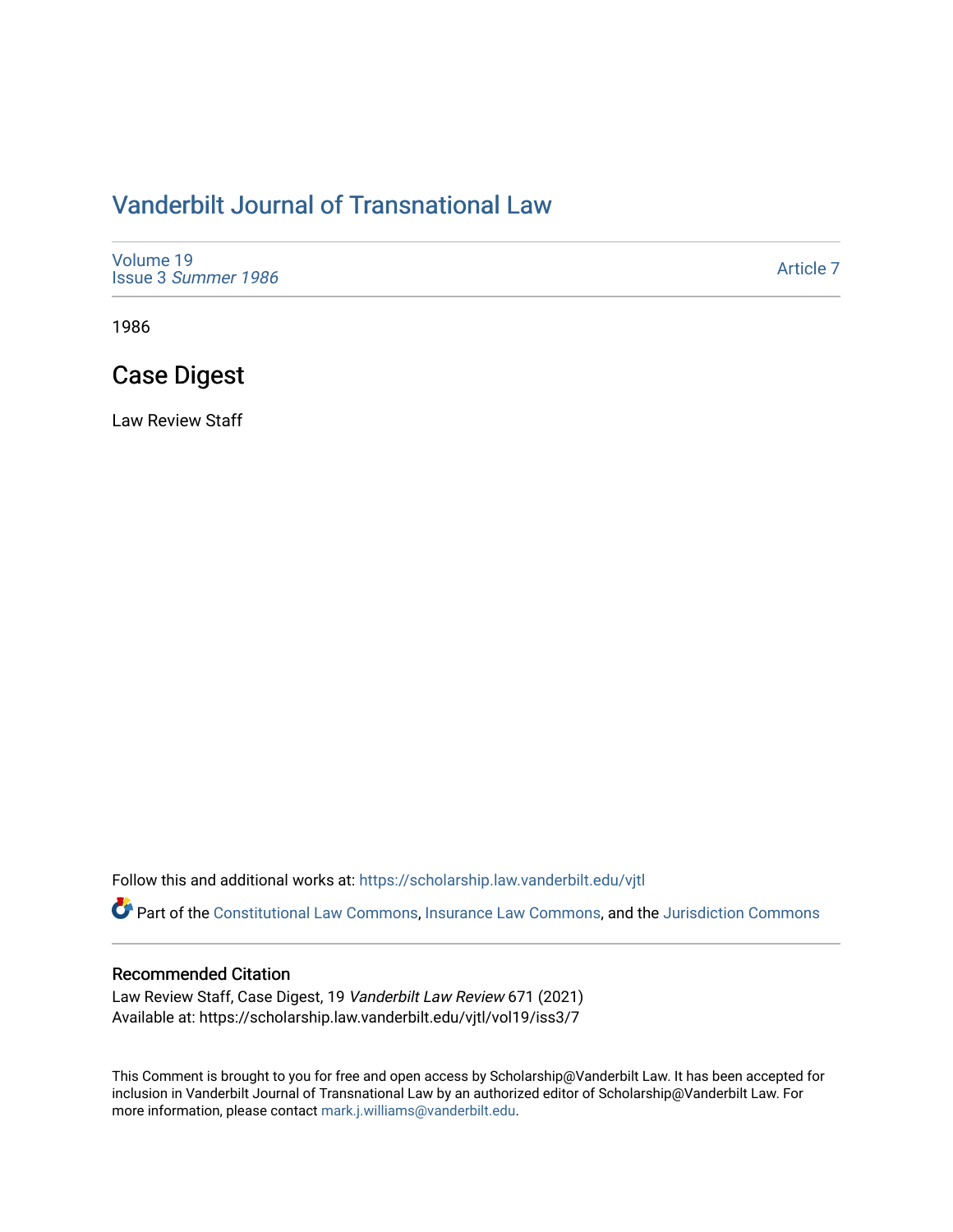## **Case Digest**

This Case Digest provides brief analyses of cases that represent current aspects of transnational law. The Digest includes cases that apply established legal principles in new and different factual situations. The cases are grouped in topical categories, and references are given for further research.

## TABLE OF **CONTENTS**

#### I. CONSTITUTIONAL LAW

**RELIGIOUS ORGANIZATIONS AND MEMBERS OF CLERGY OF VARIOUS DENOMINATIONS LACK STANDING** TO **CHALLENGE ADOPTION AND IMPLEMENTATION OF DIPLOMATIC RELATIONS WITH THE VATI-***CAN-Americans United for Separation of Church and State v. Reagan,* 786 F.2d 194 (3d Cir. 1986).

On November 22, 1983, Congress repealed legislation which prohibited any expenditures in support of an official United States delegation at the Vatican. In turn, President Reagan nominated William A. Wilson as Ambassador to the Vatican. The Senate confirmed Wilson and the State Department designated funds for Wilson's salary and other related expenses. Twenty religious organizations, twelve officials of those organizations, and seventy-one members of the clergy challenged the creation of the ambassador position by filing suit in the United States District Court for the Eastern District of Pennsylvania. The plaintiffs contended that the appointment of a diplomatic representative to the Vatican violates the President's constitutional powers, claiming that the Vatican is not a state which can be recognized diplomatically. They argued further that the establishment of diplomatic relations with the headquarters of a religious organization is a violation of equal protection since it provides special treatment to one religious group. The district court determined that the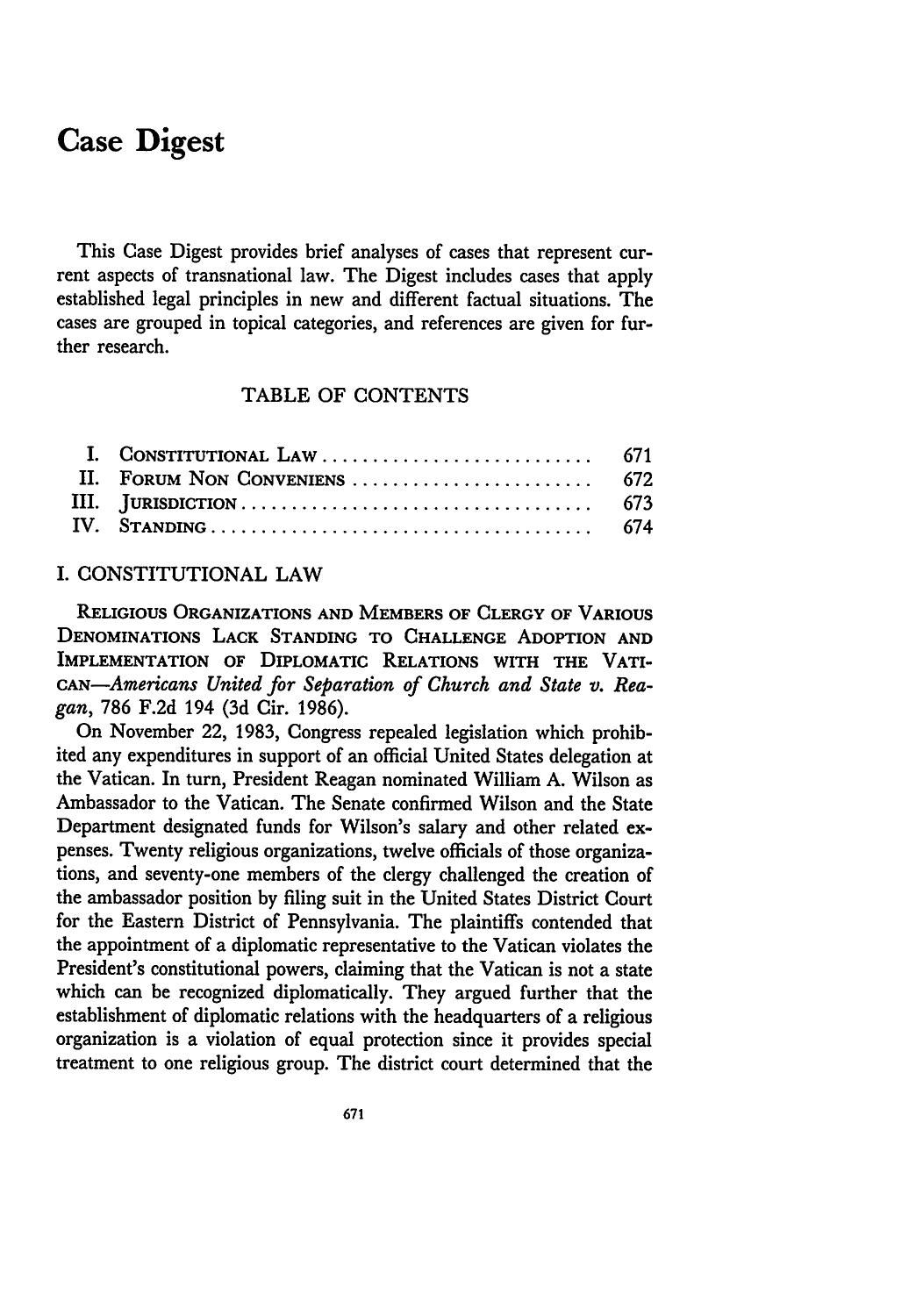plaintiffs lacked standing and dismissed the complaint. The court added that even if one of the plaintiffs had standing the political question doctrine shielded the President's decision from judicial review. The Second Circuit agreed with the district court on both the standing issue and the justiciability issue. With regard to the standing question, the Second Circuit considered whether the plaintiffs had standing as taxpayers, citizens, or as victims of stigmatization. The plaintiffs lacked standing as taxpayers because none of them suffered direct injury as a result of the President's decision. Furthermore, they lacked taxpayer standing under the two part exception enunciated in *Flast v. Cohen,* 392 U.S. 83 (1968), since they failed to attack an expenditure for which authority is found in Article I, § 8, clause 1 of the Constitution. As citizens, the plaintiffs did not have standing because they failed to assert a sufficiently protectable interest. They were also denied standing as victims of stigmatization because they could not show a causal connection between their alleged injuries and the challenged action. The plaintiffs alleged the following injury: they would not be able to enjoy the benefits and prestige that diplomatic recognition would bring the Vatican and the Roman Catholic Church. The court maintained that the plaintiffs' interests were unlike those of the Vatican because the Vatican exercised territorial sovereignty. The appellate court added that even if the plaintiffs had standing the President's resolution of questions of state recognition and diplomatic relations constitutes a judicially unreviewable political decision. *Significance* - American religious organizations which exercise no territorial sovereignty may not challenge the President's decision to establish a diplomatic mission at the Vatican. The Vatican's unique position as a traditional territorial sovereign as well as a religious organization make diplomatic recognition permissible without granting the Roman Catholic Church preferred status over other religious groups.

#### **II.** FORUM NON CONVENIENS

**EVEN THOUGH PROCEEDINGS IN** THE **FOREIGN** FORUM MAY TAKE MORE TIME **AND** MAY YIELD **A** SMALLER RECOVERY **THAN** PROCEED-ING **IN** THE UNITED STATES FORUM, THE **FOREIGN** FORUM MAY BE **CONSIDERED AN ADEQUATE** FORUM FOR THE **PURPOSES** OF THE Fo-RUM NON CONVENIENS DOCTRINE-De *Melo v. Lederle Laboratories,* 801 **F.2d 1058** (8th Cir. 1986).

Cleonilde de Melo, a Brazilian citizen, suffered permanent blindness after ingesting Myambutol, a medical drug developed, patented, and marketed by Lederle Laboratories, a United States corporation. De Melo filed a products liability action in the United States District Court for the District of Minnesota, a state in which Lederle was licensed to do business. De Melo alleged that Lederle's negligence and failure to warn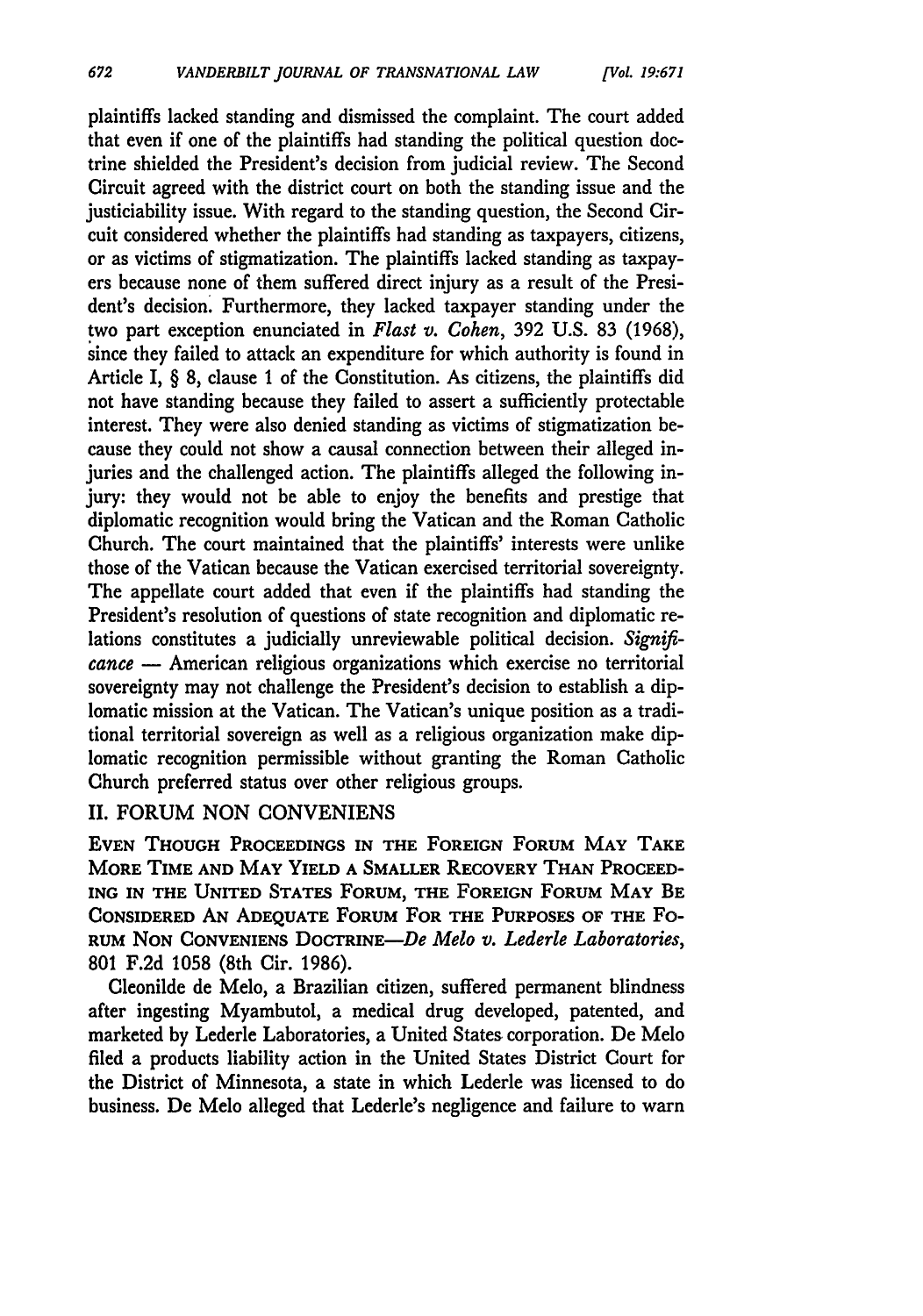her of the dangers of Myambutol were the legal causes of her blindness. The district court noted that the complaint established a cause of action recognized **by** Brazilian law and that Lederle had agreed to service of process in Brazil. After finding that Brazil offered an adequate alternative forum and that the balance of convenience of the forum tipped in favor of Brazil, the court granted Lederle's motion for dismissal based on forum non conveniens grounds. On appeal, the Eighth Circuit affirmed the lower court's decision holding that the court had not abused its discretion in deciding to dismiss the action under an application of the two part test articulated in *Gulf Oil Corp. v. Gilbert,* **330 U.S. 501** (1947). The *Gulf Oil* test requires, as a condition precedent to a dismissal on forum non conveniens grounds, that the court find that: a) an adequate alternative forum exists and **b)** the balance of convenience factors for the litigants and the respective fora support dismissal. Noting that both federal and Minnesota choice of law rules would require the United States forum to apply Brazilian law, the Eighth Circuit determined that Minnesota courts and juries should not be burdened with the task of interpreting Brazilian law in the present case. This conclusion came despite the probability that litigation might take longer and would probably bring a smaller recovery because of Brazil's refusal to permit the recovery of punitive damage and pain and suffering awards. The court maintained that these factors did not render the Brazilian forum inadequate. *Significance-This* decision demonstrates that the adequacy of a forum for forum non coveneniens purposes will not be judged on the amount of time that litigation would require or the types of damages recoverable.

## III. JURISDICTION

**ASSERTION OF PERSONAL JURISDICTION IN CALIFORNIA OVER AN IN-SURANCE FUND WHICH WAS DESIGNED TO COVER CALIFORNIA Doc-TORS DID NOT VIOLATE FOURTEENTH AMENDMENT DUE PROCESS EVEN THOUGH THE FUND WAS BASED IN THE CAYMAN ISLANDS AND HAD** No **PHYSICAL CONTACTS WITH** CALIFORNA-Haisten *v. Grass Valley Medical Reimbursement Fund, Ltd.,* 784 F.2d 1392 (9th Cir. 1986).

An insurance indemnity fund (the Fund), covering doctors of a California hospital, was established in the Cayman Islands and was designed so that all of the Fund's activities took place on the Cayman Islands. The purpose behind the location of the fund was avoiding jurisdiction in the courts of California. One of the doctors covered by the Fund owed a malpractice arbitration award to the plaintiff. Before satisfying his obligation, the doctor declared bankruptcy. Plaintiff then sought to collect the award from the Fund based on a California law which grants an injured claimant an action against an insurance company even where the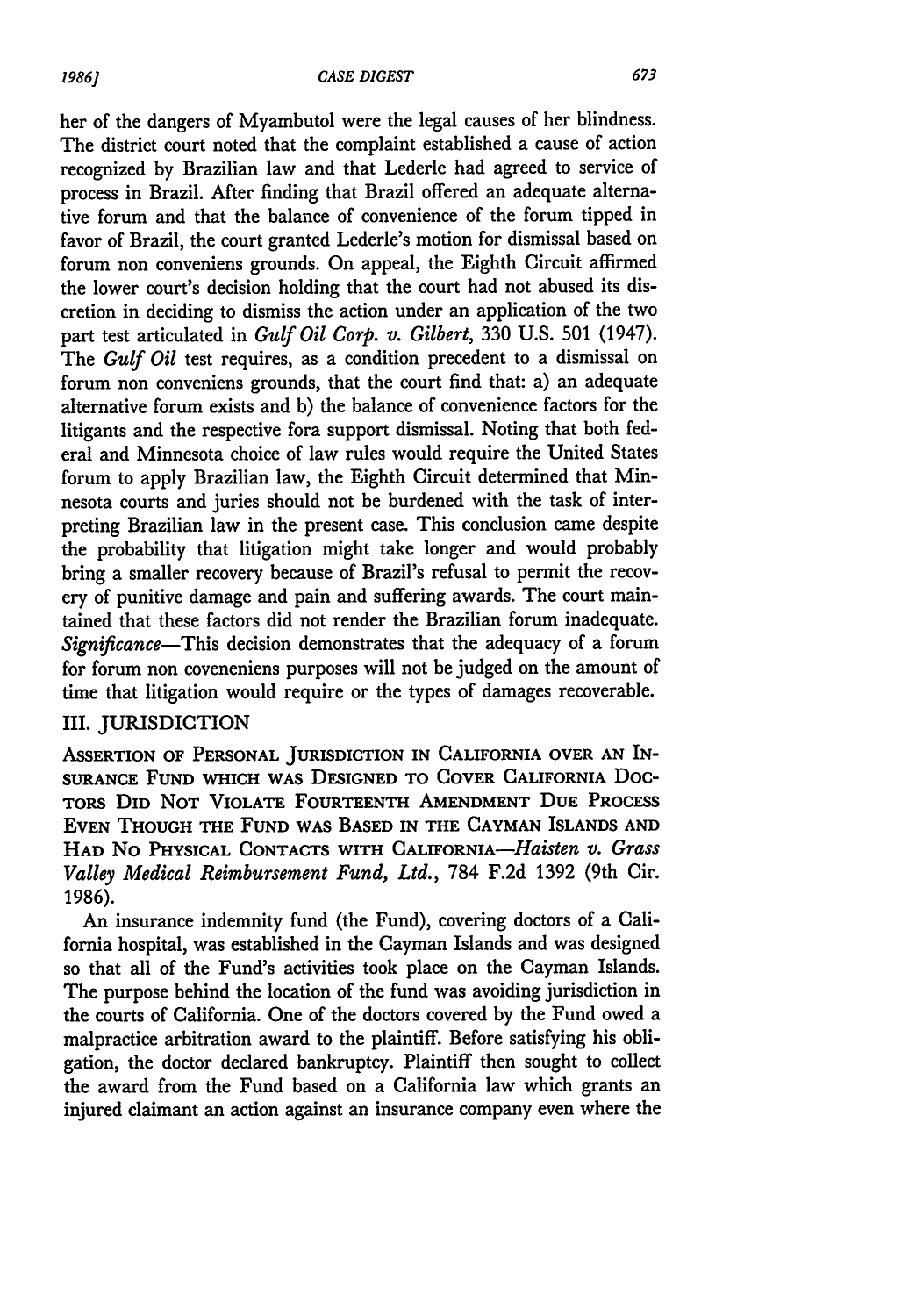doctor's own liability is extinguished through bankruptcy. The Fund argued that the court lacked personal jurisdiction over it because it conducted no activities in California. The district court rejected the Fund's defense and granted summary judgment to the plaintiff; the Ninth Circuit affirmed. The Ninth Circuit stated that, under California's threepart test for determining whether limited jurisdiction could be exercised, **(1)** the defendant Fund had committed an act whereby it purposefully availed itself of the privilege of conducting activities in the forum and thereby invoked the benefits and protections of its laws; (2) the claim *did* arise out of the forum-related activity: the contract to indemnify doctors; and **(3)** the exercise of jurisdiction was reasonable. The court noted that two recent Supreme Court cases modified the previous three-part test by permitting the exercise of jurisdiction over a defendant whose only contact was the purposeful direction of an act in another state which has an effect in the forum state. Furthermore, the court noted, if considerations of reasonableness so dictate, a court may exercise jurisdiction with a lesser showing of minimum contacts than would otherwise be required, and where a defendant purposefully directs his activities at forum state residents, a presumption arises that the jurisdiction is reasonable. The Court concluded that the Fund should have anticipated being sued in California because the Fund had purposefully directed its activities at California and had purposefully availed itself of the benefit and privilege of conducting activities there. The court determined that the Fund had minimum contacts with California. Furthermore, the Fund was unable to overcome the presumption that the exercise of jurisdiction was reasonable. *Significance* **- By** allowing the exercise of personal jurisdiction for cases where the defendant has purposefully directed its activities toward the forum state, the Ninth Circuit has increased the likelihood that defendants with little or no physical contact with a forum state will be subject to its jurisdiction, even where the activities are directed from a foreign country.

### IV. STANDING

**PRIVATE CITIZENS LACK STANDING TO SUE THE ATTORNEY GENERAL FOR ALLEGED VIOLATIONS OF THE ETHICS IN GOVERNMENT** *AcTr-Dellums v. Smith,* No. **84-1525** (9th Cir. **1986).**

In **1983,** private citizens requested that the United States Attorney General conduct a preliminary investigation of possible criminal violations **by** seven high level federal officials regarding United States activities in Nicaragua. After the Attorney General refused to investigate, the citizens brought suit under the Ethics in Government Act, **28 U.S.C.** §§ **591-598 (1982).** The district court held that the plaintiffs had standing under the Administrative Procedure Act, 5 **U.S.C.** §§ **701-706 (1982),** to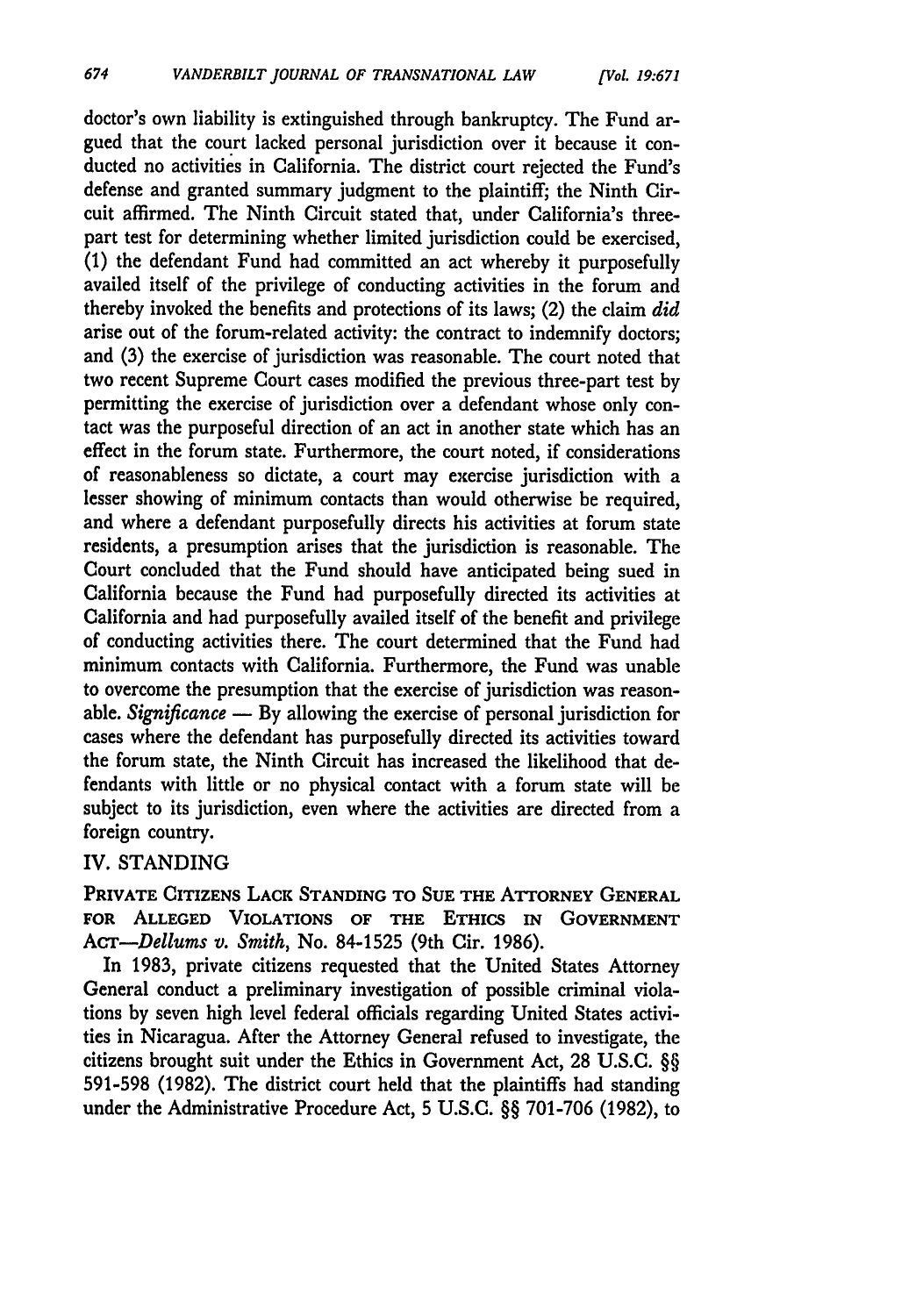seek review of the Attorney General's refusal to investigate and ordered the Attorney General to investigate. The district court rejected the Attorney General's post-trial motion which argued that the plaintiff's information did not warrant a preliminary investigation given (1) the Justice Department's no prosecution policy concerning violations of the Neutrality Act, 19 U.S.C. § 960 (1982); and (2) that the Neutrality Act does not apply to paramilitary operations authorized by the President. The district court stated that the Neutrality Act prohibited paramilitary operations even though they were authorized by the President. The Ninth Circuit reversed, concluding that the plaintiffs lacked standing to challenge the Attorney General's decision not to investigate the plaintiffs' request. The court reasoned that Congress did not intend to grant the public a right of action under the Ethics Act. Instead, the court noted that the Ethics Act provides members of the Congressional judiciary committees the right to seek review of the Attorney General's compliance with the Ethics Act. Furthermore, the court stated that the legislative history demonstrates an intent to preclude a private right of action. Finally, the Ninth Circuit rejected the district court's reasoning that the duty imposed on the Attorney General to investigate created a correlative procedural right in the persons who supplied the information. *Signifi*cance-Private citizens will have little power in compelling the Attorney General to enforce the Ethics Act.